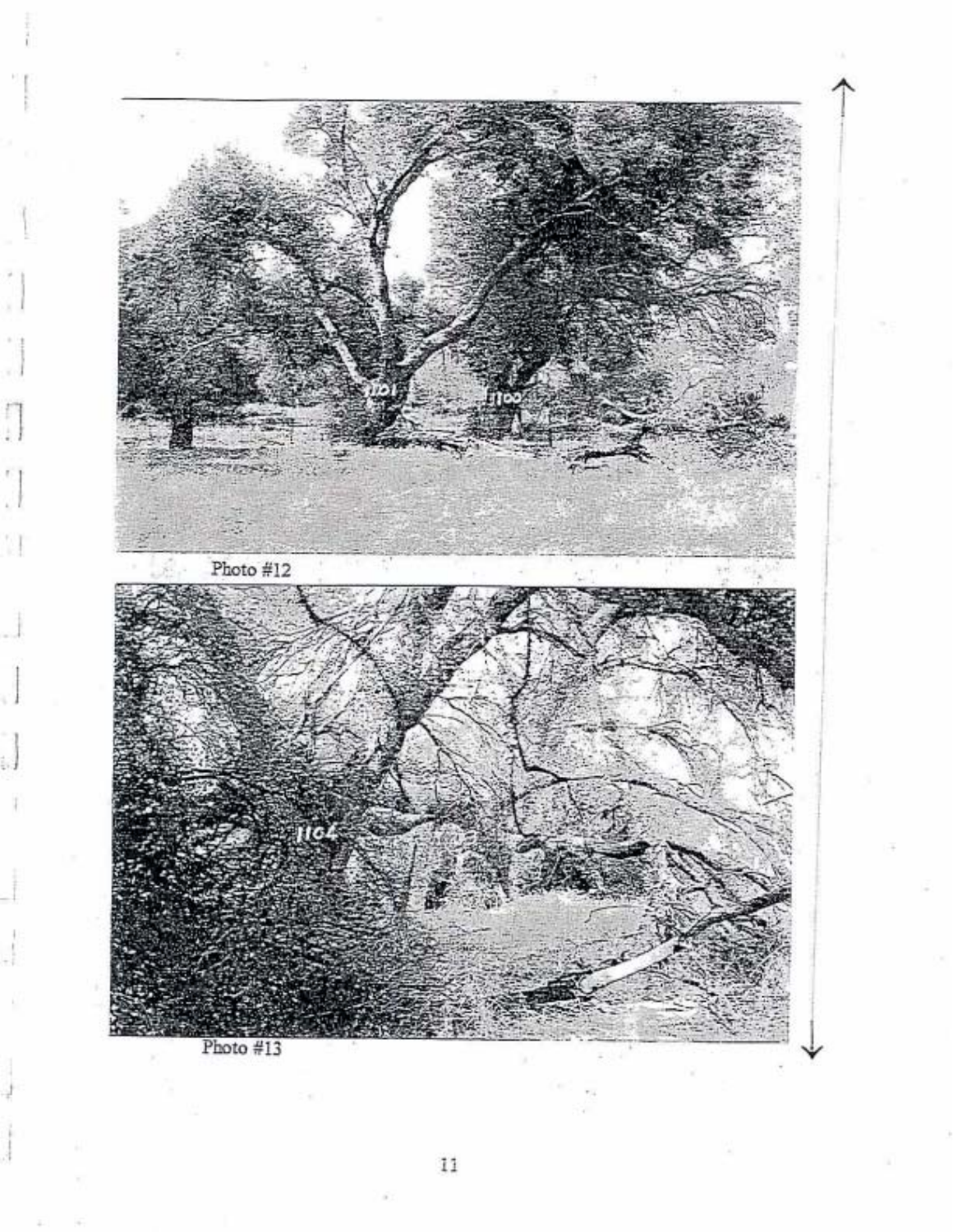Lot C2 in Photo #14 is an undefined area behind Lot C1 that contains at least an acre of tree free area. The twin palms mark the entry into the old Van Maren ranch house.

Lot D, shown in Photo #15, is an area of approximately 0.45 acres that is still a part of the old aimond orchard.



Photo #15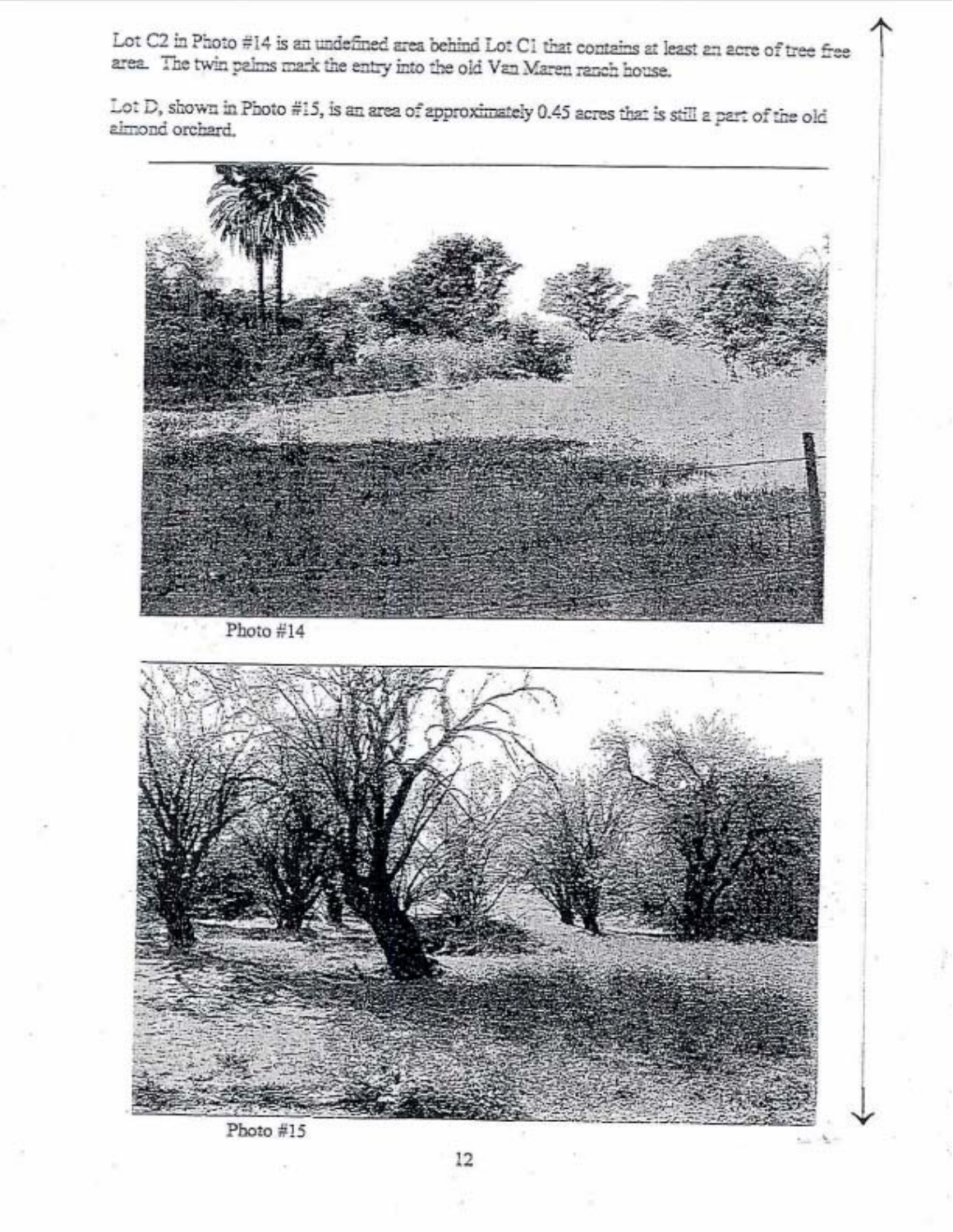There is an additional plot of ground that lies north of Lots B and the Woodside Drive SPA. This plot, which is shown in Photo #16 is approximately 3 acres in size and was previously used to raise hay. Since cultivation has ceased, numerous trees have taken root in some areas. The large trees along the northern fence line are seen on the left side of the photo. Many of these trees are in the same condition as those shown in Photos #12 and 13.

If the purpose of the habitat review was to describe existing conditions, then I believe the amount of Oak Woodland was grossly over stated. If on the other hand the purpose was to identify areas of potential Oak Woodland, then the amount was grossly understated. Oak trees are like weeks; they will take over any area where they are not consistently removed. It is obvious from the pictures that oak trees get their start when birds and squirrels lose the acorns in the tall grass around the base of fence posts and existing trees.



Phone #16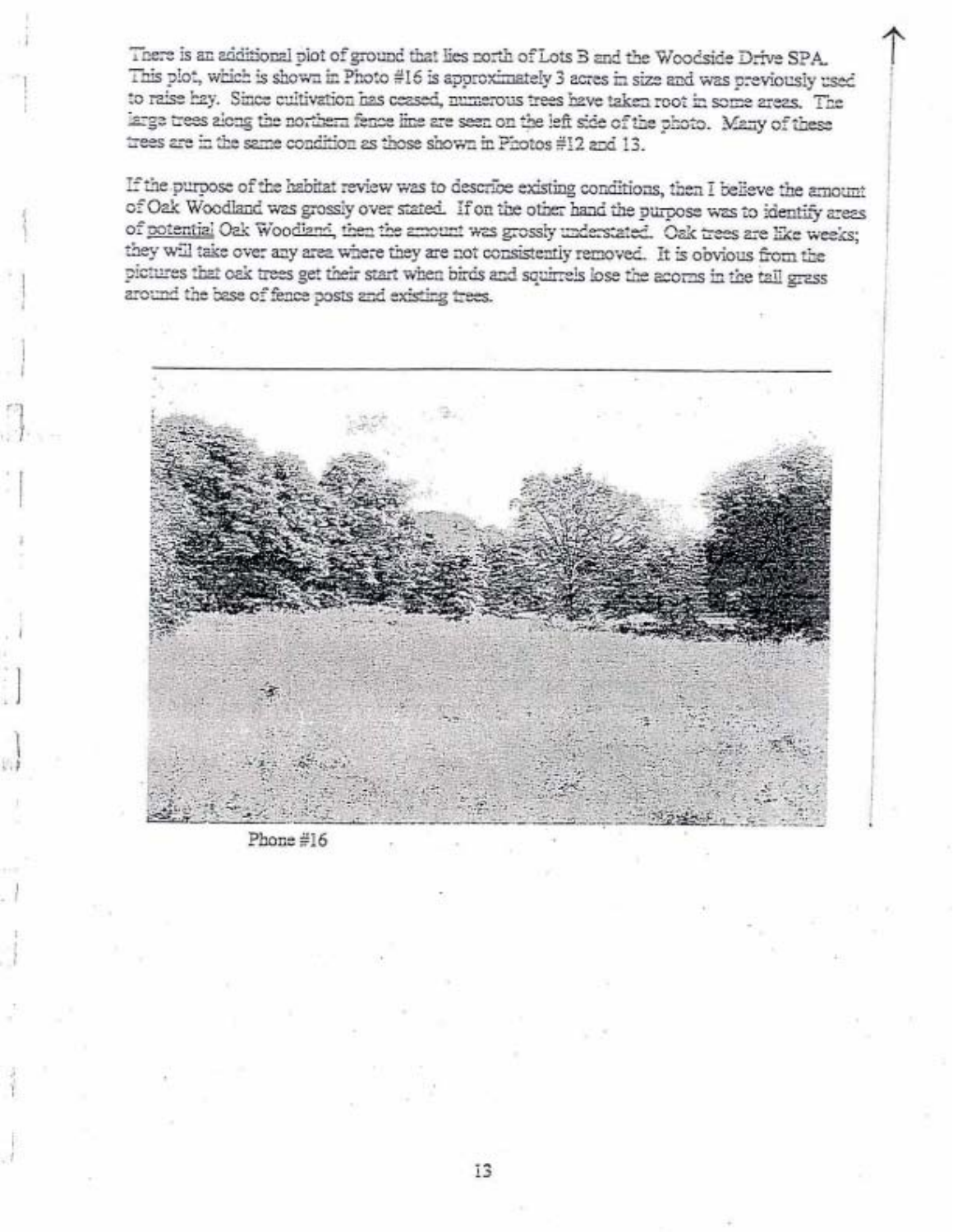## 4. Park Figure 3-5

I fail to understand why it is necessary to take an additional 4.5 acres for a park. There are several suitable park sites within the boundaries already being taken for open space and recreational areas. The area between the Beazer homes and the creek should be more than adequate. This area, which is shown in Photo #17, was the location for the Van Maren horse barn, hay barn, and corrals. If that is insufficient, there are several acres of open space and recreational areas on the north side of the creek. This area shown in Photo #18 is larger than the park currently proposed.



 $20 -$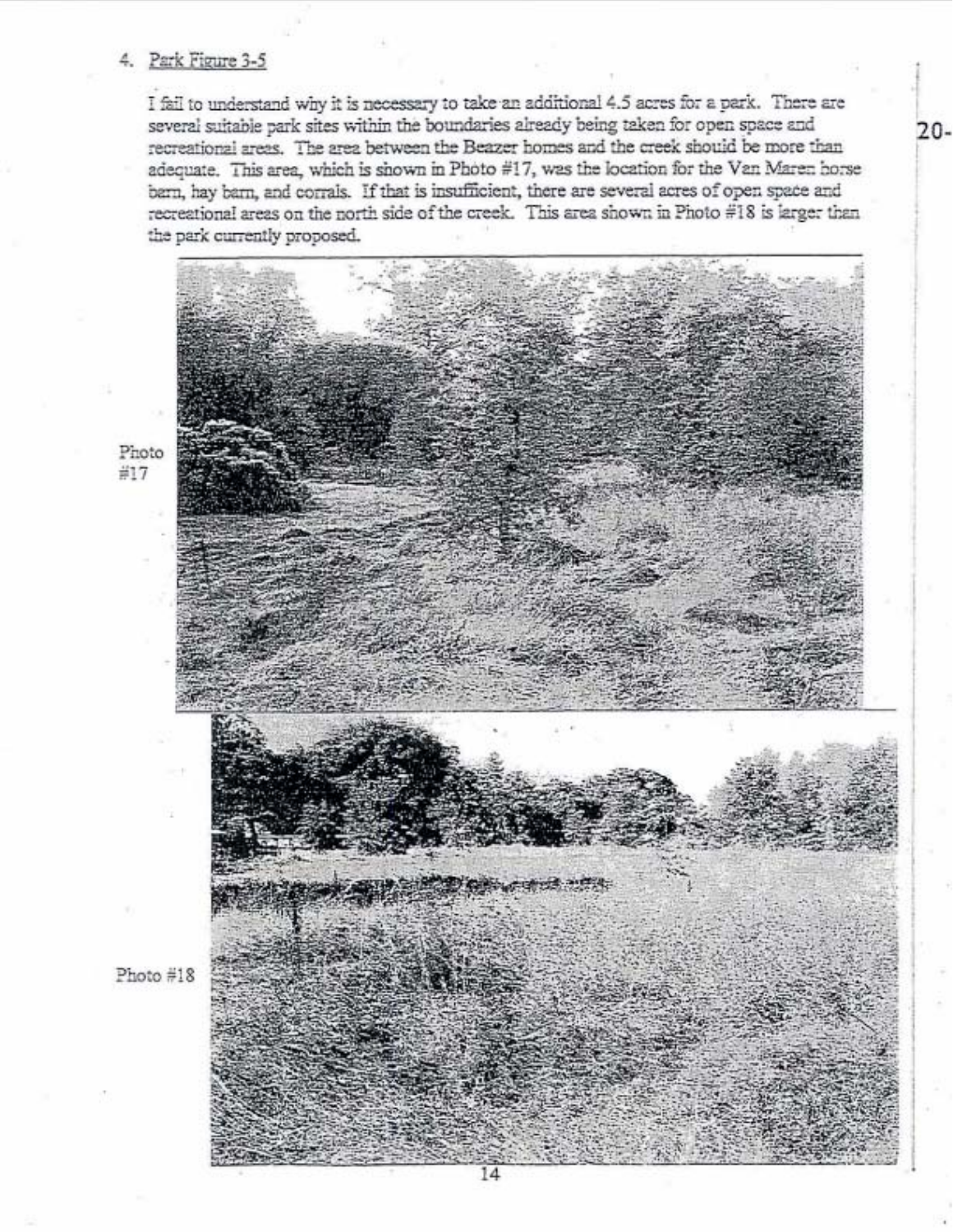#### 5. Anadromous Fish Species

Section 4.9 includes several references to special status fish species that are known to occur or could occur in Arcade Creek and San Juan Creek, including spring run salmon, steelhead, and winter run salmon.

In 60 years, I have never seen nor heard of a single salmon or steelhead in these creeks. I cannot say they didn't live there in the past but it is highly unlikely. Prior to upstream development these creeks were dry during the summer months. When I was young, we used to run and play in the dry sandy bottoms of these creeks.

I have heard stories of walking catfish that could traverse dry ground from one body of water to another. I have never heard of a walking salmon.

# 6. Travel Time Survey Table 4.4-6

In response to neighborhood concerns that the commercial area north of Arcade Creek would generate cut-through traffic; an analysis was made to compare travel time and distance between the project's main entrance and the intersection of Auburn Boulevard and Kanai Avenue. The conclusion was that it is not only shorter, but also quicker to travel exclusively on Auburn Boulevard. Big deal. I cannot imagine anyone even considering this selected alternate route as an option.

What I would be concerned with is a cut-through between the project and the freeway at Antelope Road. I did my own survey of these alternates on Monday, November 13<sup>th</sup>, between the hours of 2:30 and 3:00 p.m. My findings were quite different. Not only is the route shorter, but also cutting through can significantly reduce the travel time. The results are shown in the table below.

Delays at traffic signals made the most significant differences in travel time. The additional 0.6 miles in Route 1 had little effect on travel time because there were no stops through the entire trip. The time for the return trip, however, was increased by close to a minute by waiting at the traffic signal at Auburn and Van Maren.

| From                     | To                        | Route                                                                                                | Single Trip       |                     | Reverse Trip              |            |
|--------------------------|---------------------------|------------------------------------------------------------------------------------------------------|-------------------|---------------------|---------------------------|------------|
|                          |                           |                                                                                                      | Time<br>(Minutes) | Distance<br>(Miles) | Time<br>(Minutes) (Miles) | Distance   |
| Auburn Blvd/<br>Raintree | Antelope Rd/<br>Van Maren | Auburn Blvd<br>to Van Maren<br>to Antelope<br>Auburn Blvd<br>via Sylvan<br>Corners to<br>Antelope Rd | 4:17<br>6.55      | 2.3<br>2.1          | 5:05<br>4:50              | 2.3<br>2.1 |
|                          |                           | to Van Maren<br>3.<br>Raintree to<br>Calvin to Van<br>Maren to<br>Antelope Rd                        | 4:13              | 1.7                 | 4:24                      | 1:7        |

 $20 - 8$ 

 $20 - 9$ 

20-10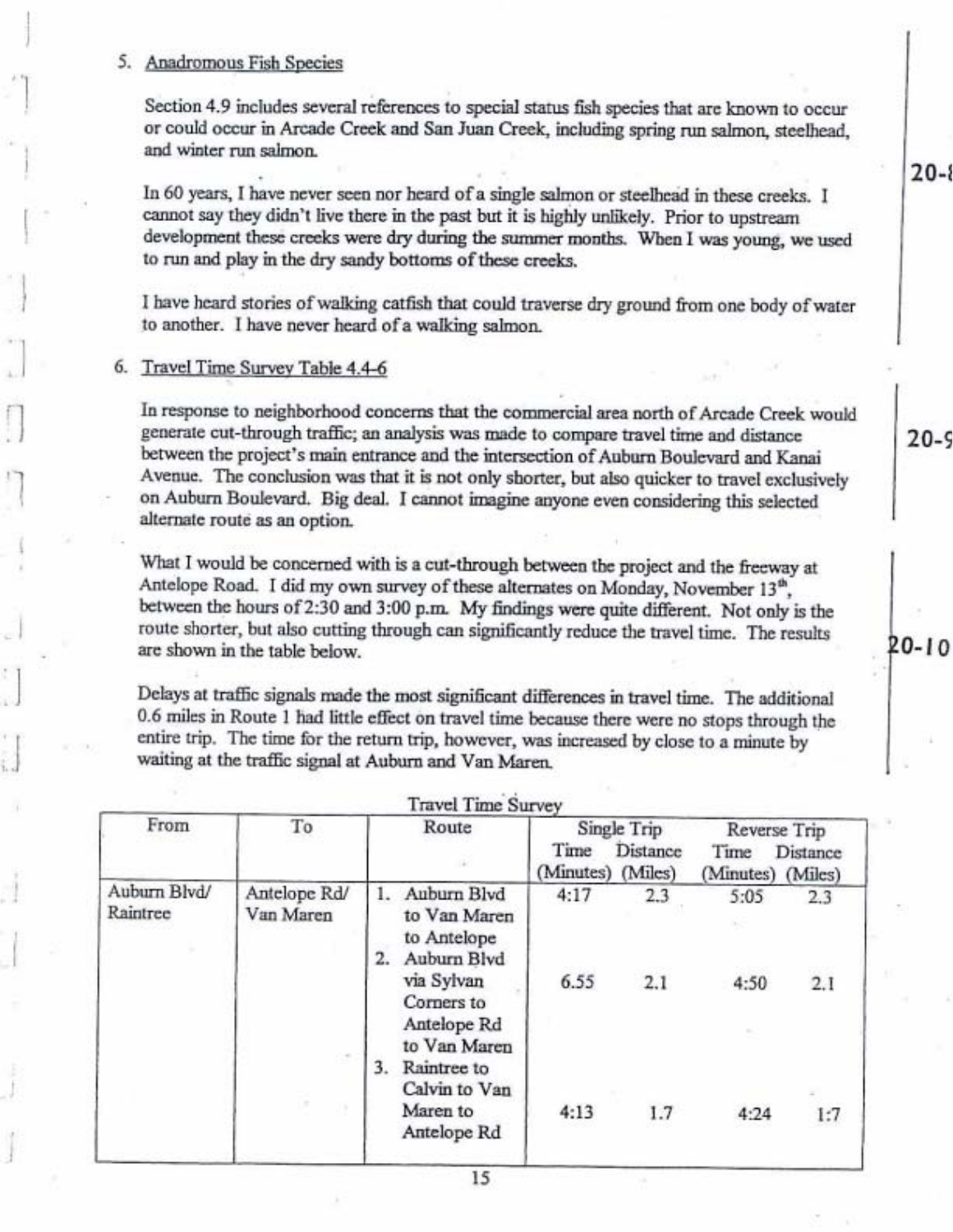## 7. Other Issues

 $20 - 11$ I also have concerns about internal bicycle trails that dump riders onto high volume traffic roadways and water detention basins that are not in the existing drainage system.

How are people (especially children) living off site supposed to use the riding trails? To ride  $20 - 12$ a bicycle on Auburn Boulevard, Greenback Lane, or Sylvan Road verges on suicidal.

Why destroy usable acreage to create additional frog ponds. Property on both sides of the creek has existing drainage courses that could easily be expanded to provide adequate detention basins.

No matter what kind of development takes place on the Stock Ranch, my life style is going to be affected significantly. Because of circumstances that existed long before John Stock inherited the property, we on Woodside Drive have enjoyed the isolation from the development that has occurred throughout most of the rest of the city. If I had my preference, the whole ranch would be set aside for open space and parks. But that is not going to happen.

I am not related to John Stock, nor am I even a close friend. My primary concern in this matter is that property owners be treated fairly. Just because the Stock Ranch is the last large property to be developed is no excuse to force him to make up for all of the traffic, drainage, pollution, and open-space problems that have been accumulating from all of the previous development. You may not think of it as stealing, but to confiscate more than one-quarter of someone's property for public use seems to be pretty unreasonable.

16

Thank you for letting me voice my opinions.

Max Alexander 7330 Woodside Drive 725-5834

 $20 - 14$ 

 $20 - 15$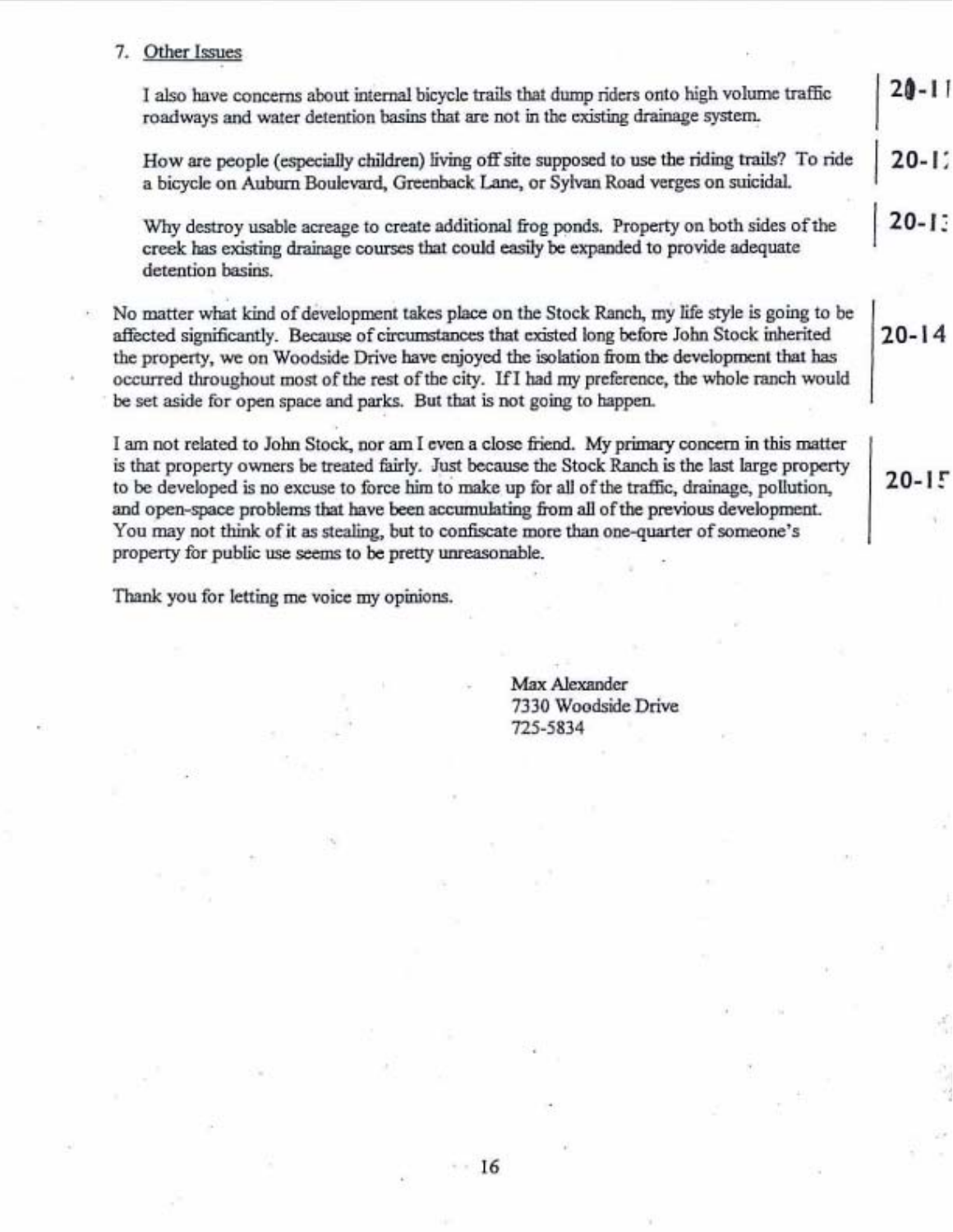# **2.0 RESPONSE TO COMMENTS**

# **Letter 20 Max Alexander, City Resident**

#### **20-1: Formatting**

This is the comment about Woodside Drive.

## **20-2: Biological Resources – Riparian/Woodland**

Comment noted.

## **20-3: Biological Resources – Mapping of**

Intermittent drainage (0.71 acres) and perennial creek (Arcade Creek; 0.84 acres) acreages are combined in **Table 4.9.1**. Acreage totals and total site acreage in the Biological Resources section are based on a digital base map. Total site acreages given in other sections of the document may be calculated from slightly different base maps.

#### **20-4: Biological Resources - Wetlands**

Comment noted.

## **20-5: Biological Resources – Oaks**

The habitat mapping in the Biological Resources section should be considered accurate at a planning level, not to the level of accuracy of an arborist survey. Oak woodland habitat shown on the site is primarily characterized by moderately dense to sparse, savannah-like woodland with an annual grassland understory. This oak woodland supports valley oak (*Quercus lobata*), interior live oak, and blue oak (*Quercus douglasii*), but may also include remnant orchard trees and other tree species. Impact acreages identified in this document should be considered a "worst case" scenario and, as mandated by mitigation measure **MM 4.9.3a**, an arborist survey is required prior to any development that would inventory and map all oak trees within the development area and would also indicate the health of all trees mapped. Mitigation for nonnative trees within oak woodland habitats is not required as part of this EIR.

#### **20-6: Biological Resources - Oaks**

This issue has been previously addressed. Refer to Response to Comment 20-5. Mapping for purposes of the EIR is conducted at a planning level and areas designated as oak woodland may include non-native trees, such as almonds, moderately large areas of annual grassland, and trees that are not healthy.

# **20-7: Open Space**

Comment noted.

# **20-8: Biological Resources – Special Status Species**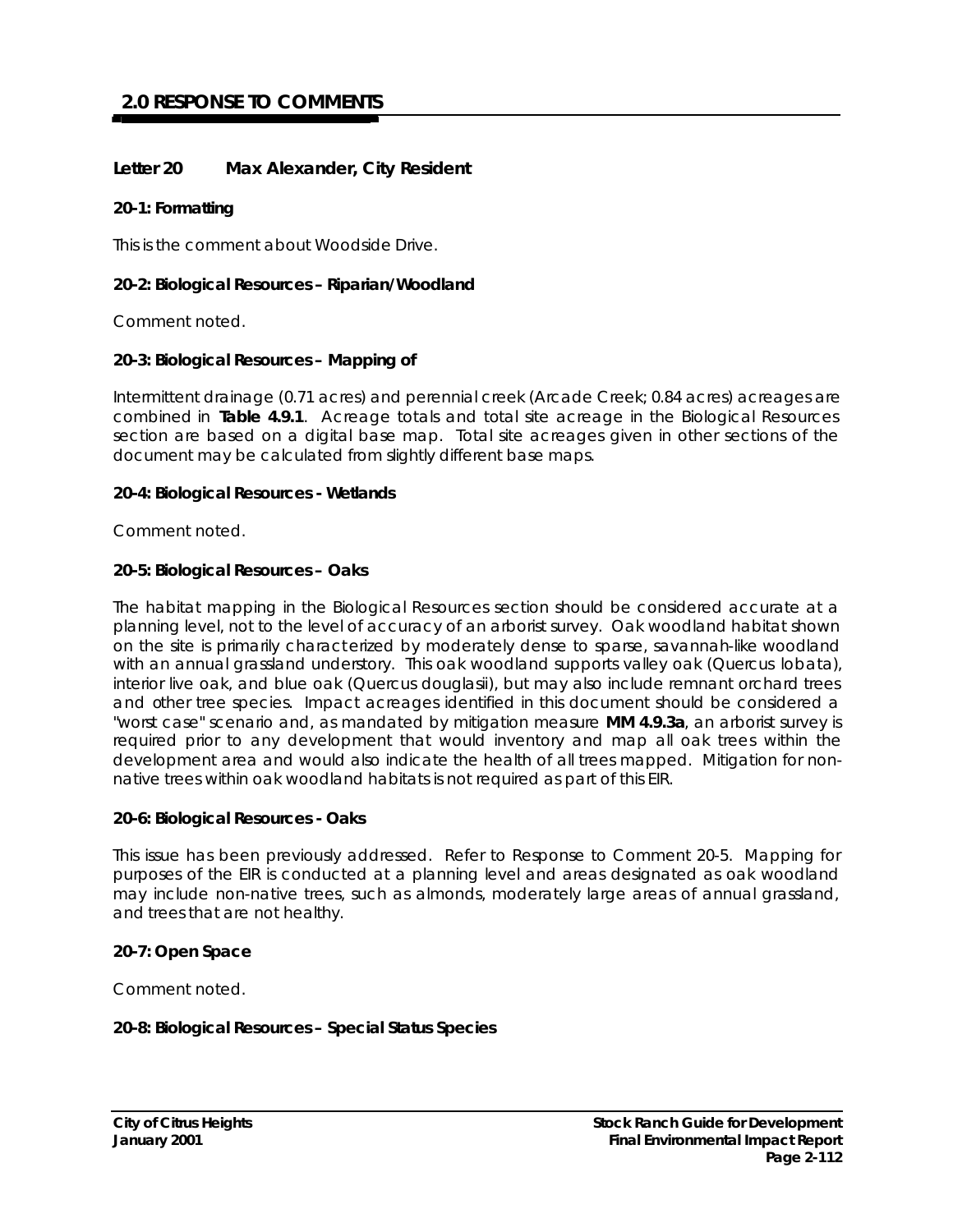CDFG has indicated that small numbers of special-status fish species including winter-run chinook salmon and steelhead, occasionally occur within this watershed and potential impacts to these species must be evaluated. These species would only occur within the system when water is present and may not occur in the system every year.

## **20-9: Traffic – Selected Alternatives**

The purpose of including the travel time comparison through the neighborhood north of the project site (see **Table 4.4-6** in the Draft EIR) was to illustrate the longer travel times and distances associated with this route as compared to Auburn Boulevard.

## **20-10: Traffic – Studies**

This comment discusses the potential for motorists to use the Van Maren Lane-to-Calvin Drive-to-Raintree Drive route to access the project site. While this route may be slightly faster and shorter than the Van Maren Lane-to-Auburn Boulevard route, it is not expected to be heavily used due to the limited proportion (about two percent according to **Figure 4.4-4**) of project trips that are expected to originate from the I-80/Antelope Road interchange. Nonetheless, the trafficmonitoring program has been expanded to include Calvin Drive.

## **20-11: Traffic – Bicycle Trails and Detention Basins**

The project's bicycle network includes a detached nine-foot wide bicycle/pedestrian path along Auburn Boulevard. This path will physically separate bicyclists and motorists in the vicinity of the project site.

The detention basins are being incorporated into the development design to mitigate against increases in runoff production induced by site development. The use of detention basins is a common practice to provide runoff cont rol associated with development projects and flood control projects.

# **20-12: Traffic – Safety for School Children**

Class II bicycle lanes (on-street delineated with appropriate signing and striping) exist on Sylvan Road and Van Maren Lane. The segment of Auburn Boulevard between Sylvan Road and Van Maren Lane has shoulders of sufficient width to accommodate bicycle travel, but no signing or striping is provided.

#### **20-13: Detention Basins**

The location and orientation of the detention basins have been established based on topography, environmental constraints, and the physical ability to provide the desired mitigation.

#### **20-14: Quality of Life**

The Commentor expresses a concern regarding development of any kind occurring on the Stock Ranch property. The project has been designed taking neighboring development into